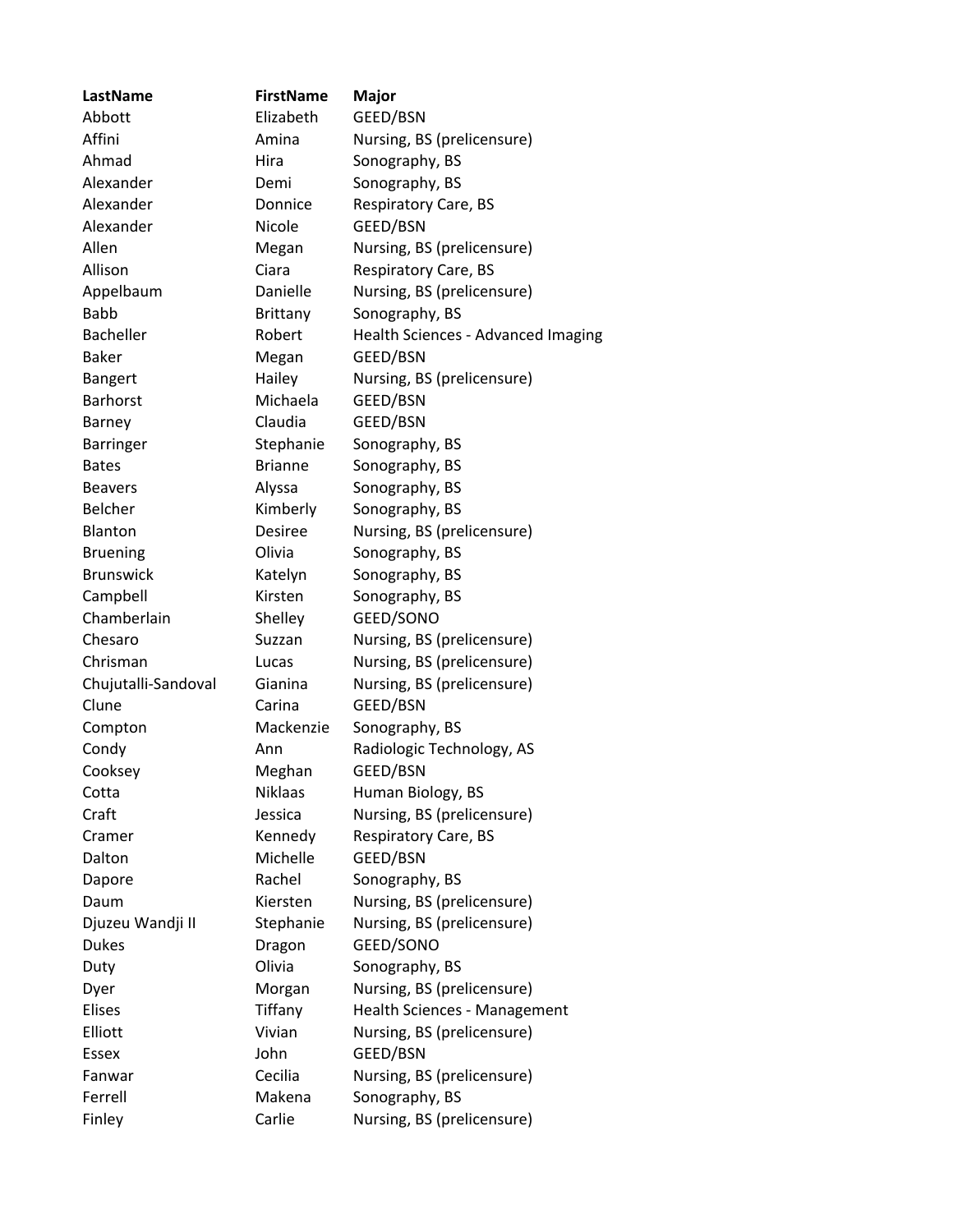Flores-Ortiz Winelia Respiratory Care, BS Foster **Amanda** Respiratory Care, BS France Madison Health Sciences - Advanced Imaging Fugate **Brianna** Human Biology, BS Garcia Monserrat Nursing, BS (prelicensure) Gilbreth **Allison** Nursing, BS (prelicensure) Gill Kaitlyn GEED/BSN Gilroy **Alexis** GEED/SONO Golomski Brianna Nursing, BS (prelicensure) Grimsley Marissa Nursing, BS (prelicensure) Grizzle Ashley Health Sciences - Advanced Imaging Hancock Jessica Nursing, BS (prelicensure) Harpenau Brittney Sonography, BS Harrell **Alexandra** Sonography, BS Hayes Carleigh Sonography, BS Hemmelgarn Joshua Nursing, BS (prelicensure) Henderson Jaclyn Nursing, BS (prelicensure) Himes Christina Health Sciences - Education Hodac **An** An Health Sciences - Advanced Imaging Hollembeak Garrett Human Biology, BS Horrell Allison Nursing, BS (prelicensure) Ingram Justin Nursing, BSN Completion Ji Woo Rim Human Biology, BS Johnson Liessa Nursing, BS (prelicensure) Jones Trent Nursing, BS (prelicensure) Kalbfleisch Andrea Nursing, BS (prelicensure) Keeton Karissa Sonography, BS Kim Deborah Human Biology, BS Kroger Haley Sonography, BS Lavy Brittany GEED/BSN Law Jennifer Sonography, BS Lawson Madison Nursing, BS (prelicensure) Leitch Jaclyn Nursing, BS (prelicensure) Liang Dong Nursing, BS (prelicensure) Llamas Genis Nursing, BS (prelicensure) Lovelace Casey Sonography, BS Lujan Michael GEED/BSN Mack Hannah Nursing, BS (prelicensure) Mantia Katelynn Nursing, BS (prelicensure) Markley **Talisa** Respiratory Care, BS Martell **Alexis** Sonography, BS Martin Jasmyne Nursing, BS (prelicensure) Meyer Madison Nursing, BS (prelicensure) Michaelson Cara Nursing, BS (prelicensure) Miller **Ashton** Health Sciences - Management Mills **Mills** Kimberly Respiratory Care, BS Mobley Lauren Nursing, BS (prelicensure) Morrison Brent GEED/SONO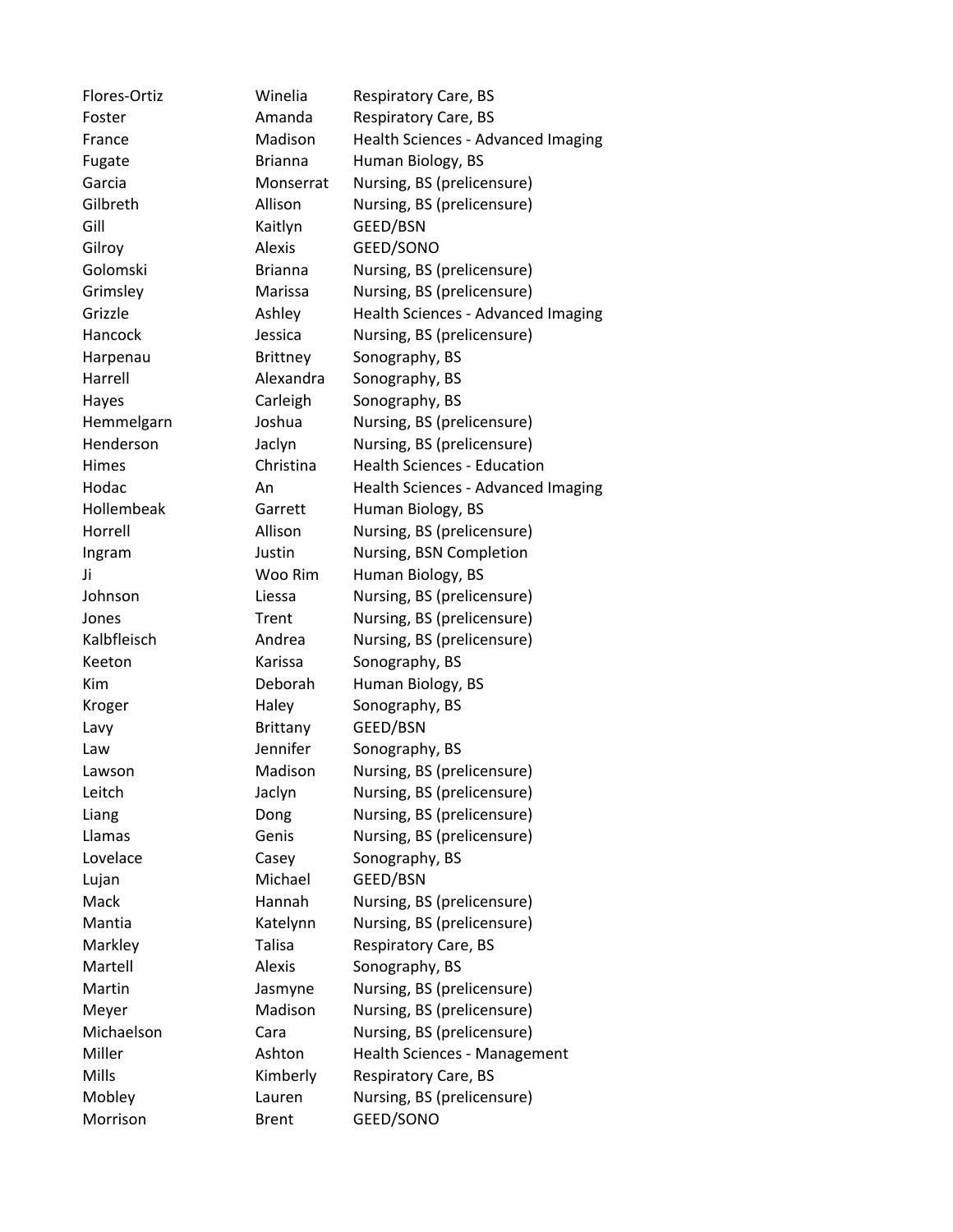Muhammad Taheera Respiratory Care, BS Muhlenkamp Michelle Sonography, BS Newland Danielle Sonography, BS Newsom Karissa Human Biology, BS Panjaitan Ribka Nursing, BS (prelicensure) Park **Emily** Human Biology, BS Partida Jessica GEED/BSN Pennington **Andrew** Respiratory Care, BS Pineda Valeria Nursing, BS (prelicensure) Pinkerton **Amanda** Radiologic Technology, AS Pipp Sydney Radiologic Technology, AS Quick Steven Human Biology, BS Reams **Alexa** Nursing, BS (prelicensure) Reigelsperger Shelby Sonography, BS ReMillard **Vanessa** Sonography, BS Robinson Charles Health Sciences - Advanced Imaging Robinson **Olivia** Sonography, BS Rockey Megan Nursing, BS (prelicensure) Rohrig Shiloh GEED/SONO Sanders **Alaina** Radiologic Technology, AS Schmitz **Alexis** Nursing, BS (prelicensure) Schoenherr **Ashley** Human Biology, BS Shakhmandarova Faride Nursing, BS (prelicensure) Shakhmandarova Zokhra Nursing, BS (prelicensure) Shirimpumu Marc Nursing, BS (prelicensure) Sibcy Alexa Nursing, BS (prelicensure) Sihombing Cheeney Nursing, BS (prelicensure) Singh Kaitlyn GEED/SONO Smith April Health Care Management, BS (OTD Track) Smith Margaret Nursing, BS (prelicensure) Smith Zoe GEED/BSN Snow Tabetha Nursing, BS (prelicensure) Stein Shayna Sonography, BS Stevens **Victoria** Nursing, BS (prelicensure) Stewart Bradley Nursing, BS (prelicensure) Stout Morgan GEED/BSN Strayer Kaleigh Nursing, BS (prelicensure) Studebaker Rose GEED/SONO Sullivan Madison Nursing, BS (prelicensure) Sundaresan Shea Human Biology, BS Taff Nolie Sonography, BS Taw Kate Nursing, BS (prelicensure) Thies Lindsey Nursing, BS (prelicensure) Ting Wai Yi Zoe Nursing, BS (prelicensure) Toney Kenneth Health Sciences - Respiratory Care Traylor Miranda Nursing, BS (prelicensure) Ungruhn Carly Radiologic Technology, AS Vangel Carri Sonography, BS